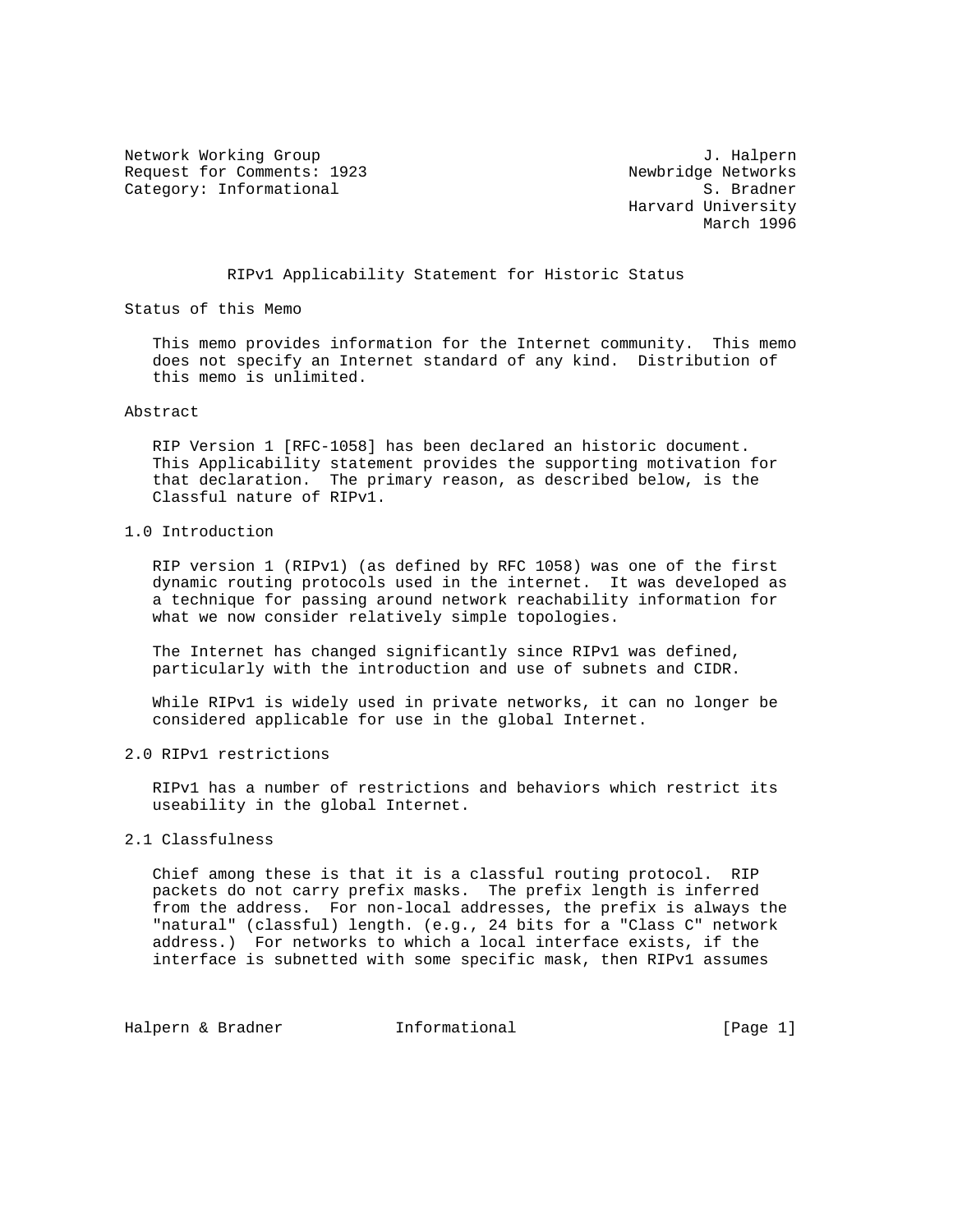that the mask used locally is the correct mask to apply for all subnets of that network.

This has a number of effects.

- 1) RIPv1 can not be used with variable length subnetting. In the presence of variable length subnetting it will consistently misinterpret prefix lengths.
- 2) RIPv1 is difficult to use with supernetting. All CIDR supernets must be exploded and advertised to RIPv1 as individual "natural" classful advertisements.
- 3) Even when the networks running RIPv1 are themselves only subnetted in fixed ways, if the remainder of the network has variable subnetting then one must carefully make sure that RIPv1 does not destroy the mask information when it passes through those subnets running RIPv1. Put another way, co-existence with mutual information exchange between RIPv1 and more advanced routing protocols is problematic at best. Note that this applies even when the other routing protocol is RIPv2.
- 4) The Internet will soon be making use of addresses which appear to RIPv1 to be parts of Class A networks. Networks using RIPv1 may not be able to reach all sites assigned the subsections of a single A.

# 2.2 Simple Distance Vector

 RIPv1 is a simple distance vector protocol. It has been enhanced with various techniques, including Split Horizon and Poison Reverse in order to enable it to perform better in somewhat complicated networks.

 However, being a simple distance vector protocol, it will run into difficulty. First and foremost, it will occasionally have to count to infinity in order to purge bad routes. This delays the convergence of routing. In order to keep this short, RIPv1 defines infinity as 16 hops. That means that networks with diameters larger than that can not use RIP. Even getting close to that limit can cause confusion for some implementations.

3.0 Conclusion

 The recommendation of this Applicability statement is that if there is reason to run RIP in a network environment, one should use RIPv2 (RFC 1723).

Halpern & Bradner **Informational Informational** [Page 2]